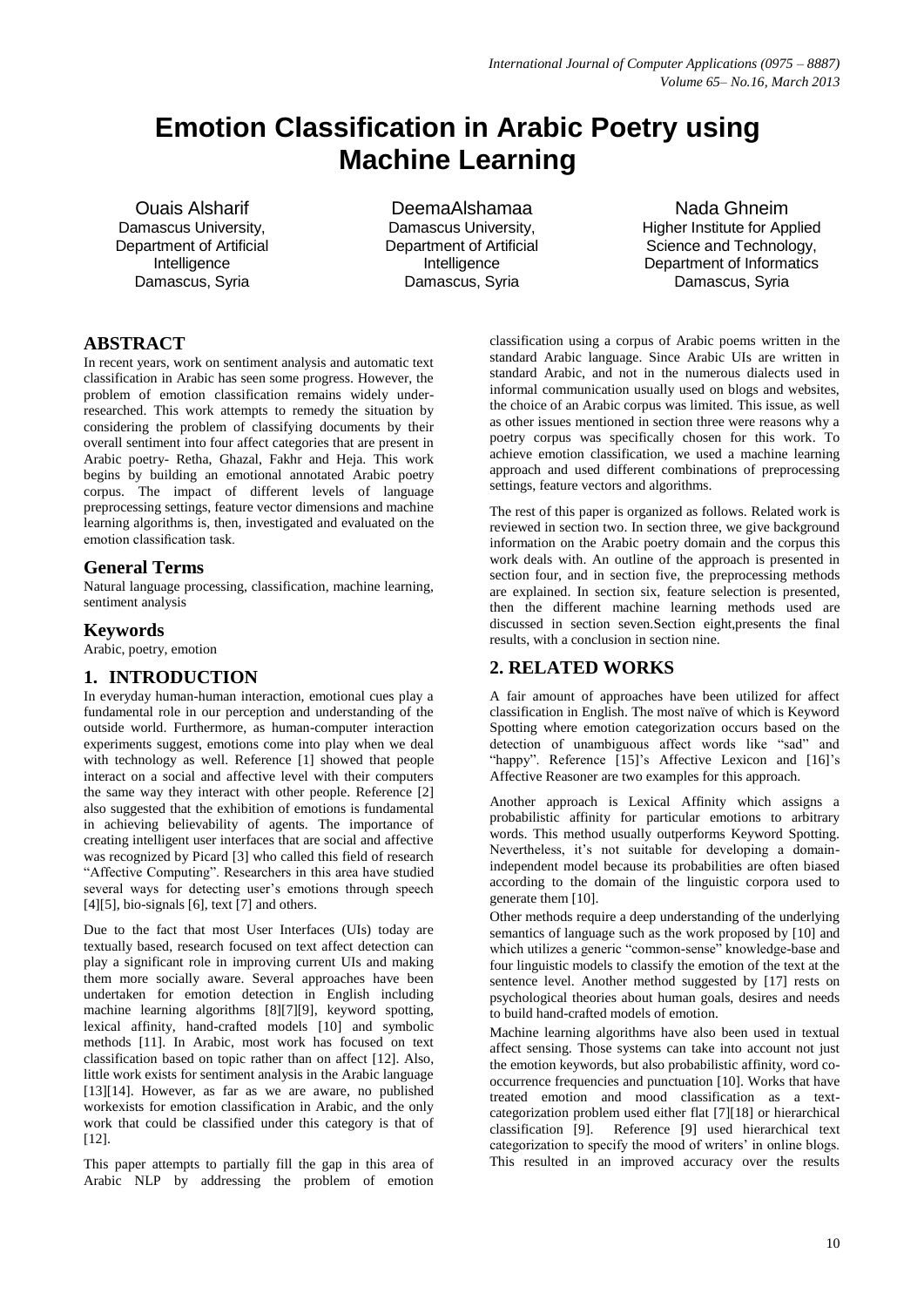produced by [7]'s flat classification on the same corpus and using the same machine learning algorithm (SVM) [9].

In Arabic, the goal of [12] was to evaluate the performance of SVMs and C5.0 in the application of Arabic text categorization. One of the corpora used was a poetry corpus and the best accuracy for that corpus "49.15%" was achieved using C5.0.

#### **2. THE ARABIC POETRY DOMAIN**

This work is mainly concerned with the Arabic poetry domain.The choice of domain was due to its relative convenience comparing to other domains, as Arabic poems tend to be concise in the utilization of Arabic grammar and spelling unlike various other web based resources.

Moreover, the availability of free online repositories containing hundreds of poems allowed a rapid construction of the body of texts on which this work is built.

However, despite the convenience of the well-formed Arabic found in old poems, this domain presents a bigger challenge from an emotion classification point of view than do other domains such as movie reviews, blog posts and news' articles. The challenge is depicted by the convoluted presence of emotions throughout the body of a poem. Unlike poets of the modern days, old poets were inclined not to display emotion explicitly, but rather, through complex, convolved structures. These complex structures pose a hurdle to classification methods trained on language tokens since they don't take into account higher level language structures such as semantics and pragmatics where most of the emotional information lies. This is probably one of the reasons that Arabic poetry was the category with the least classification precision in [12].

The corpus was built using a small web scraping application to gather Arabic poems and their associated affect class from an online database of Arabic poems[:http://www.toarab.ws.](http://www.toarab.ws/) In total, we downloaded 1231 Arabic poems that vary in length in four main affect categories which are: Retha, Ghazal, Fakhr, Heja. The downloaded poems were preprocessed such that they were clean from scraping errors, diacritics and stopwords. Also, the two-versed poems were merged into single versed to compensate for the fact that each two verses constitute a linguistic unit.Table I shows statistics about our corpus.

#### **3. METHOD OUTLINE**

The pipeline of the work is as follows: first, the poems are cleansed from HTML residues. Diacritics and stop-words are removed, then two versed poems are transformed into one versed poems. After this initial cleaning the resulting poem body is either stemmed, rooted or left as is. Afterwards, the words were either kept by their POS tag as in [19] or left untouched. Afterwards, using a bag of words approach, a feature vector was constructed in two different ways. Then, different machine learning algorithms were applied on the resulting body of vectors to estimate the classification quality.

## **4. PREPROCESSING METHODS**

Preprocessing is usually of minor importance in classification problems compared to feature selection and application of machine learning algorithms. However, in the context of

| $110.101$ , $11010101$ |               |                            |                         |                       |         |
|------------------------|---------------|----------------------------|-------------------------|-----------------------|---------|
| <b>Class</b>           | Poem<br>Count | Single-<br>versed<br>Poems | Two-<br>versed<br>Poems | <b>Verse</b><br>count | Average |
| Fakhr                  | 693           | 3                          | 690                     | 14841                 | 21.4    |
| Heja                   | 290           | 5                          | 285                     | 2304                  | 7.9     |
| Ghazal                 | 144           | 0                          | 144                     | 1142                  | 7.9     |
| Retha                  | 104           | 4                          | 100                     | 1754                  | 16.9    |
| Total                  | 1231          | 12                         | 1219                    | 20041                 | 16.4    |

**Table 1.Corpus Statistics**

Arabic poems, preprocessing seems to hold the key for better classification rates as most Arabic poems are built on the so called seas of poetry "الشعر بحور", which are meters for the rhythm of a certain poem. The rhythm of a poem, reflected by its seas, offers insights into the nature of the poem itself and the emotions held by the poet. In this work, however, we do not investigate the utility of poetry seas any further.

The rich morphological nature of Arabic requires some sort of preprocessing to be performed on words to return them to a normal form. Without such preprocessing, the algorithms applied later in the pipeline could mistake two very similar words as different such as: "قاتل "and "ال ّقت". The tools available at hand to compensate for such differences are stemming and rooting.

Often confused in the literature, stemming is the procedure of returning the words to their stems through removing prefixes and suffixes Whereas rooting is returning the words to their roots. The two are confused probably due to the inexistence of word stems in Latin languages. In Arabic, however, the difference is paramount. For example the word: "المحقق "has a stem "محقق "and a root "حقق". Note how the stem preservers the word structure and morphological pattern, whereas the root doesn't.

This work tests two different software tools for preprocessing the poems, Alkhalil morphological analyzer [20] and Khoja stemmer [21]. Despite its name however, Khoja does not perform stemming but rather rooting. Alkhalil does both rooting and stemming. Of course, on eachexecuted test, rooting, stemming or neither was performed.

## **5. FEATURE SELECTION**

Constructing the feature vector is a crucial part in any machine learning application as it pertains to how each object is represented through its features. The problem is defined as follows: let *D* be a set of documents  $D = d1 d2 ... dn$  where each document is represented by a sequence of words  $d = w1 w2 ... wm$  and let gbe a function that maps from the domain of documents to the domain of features  $\vec{d} = q(d)$ . The function  $q$  could be a linear or a nonlinear function. In this work we use two nonlinear functions: The first function returns the top  $k$  unigrams with most occurrences throughout a document set  $\overline{D}$  for every class and then concatenates the resulting vectors. The second function, called a mutual deduction function selects the top  $k$  unigrams with the most mutually deducted occurrences throughout a document set  $D$ and also concatenates the resulting vectors. Both functions result in a feature vector of length:  $C * k$  where C is the number of classes and  $k$  is the number of features in each class. The mutually deducted occurrence is defined as follows: let  $n_c(f_i)$  be the number of occurrences for a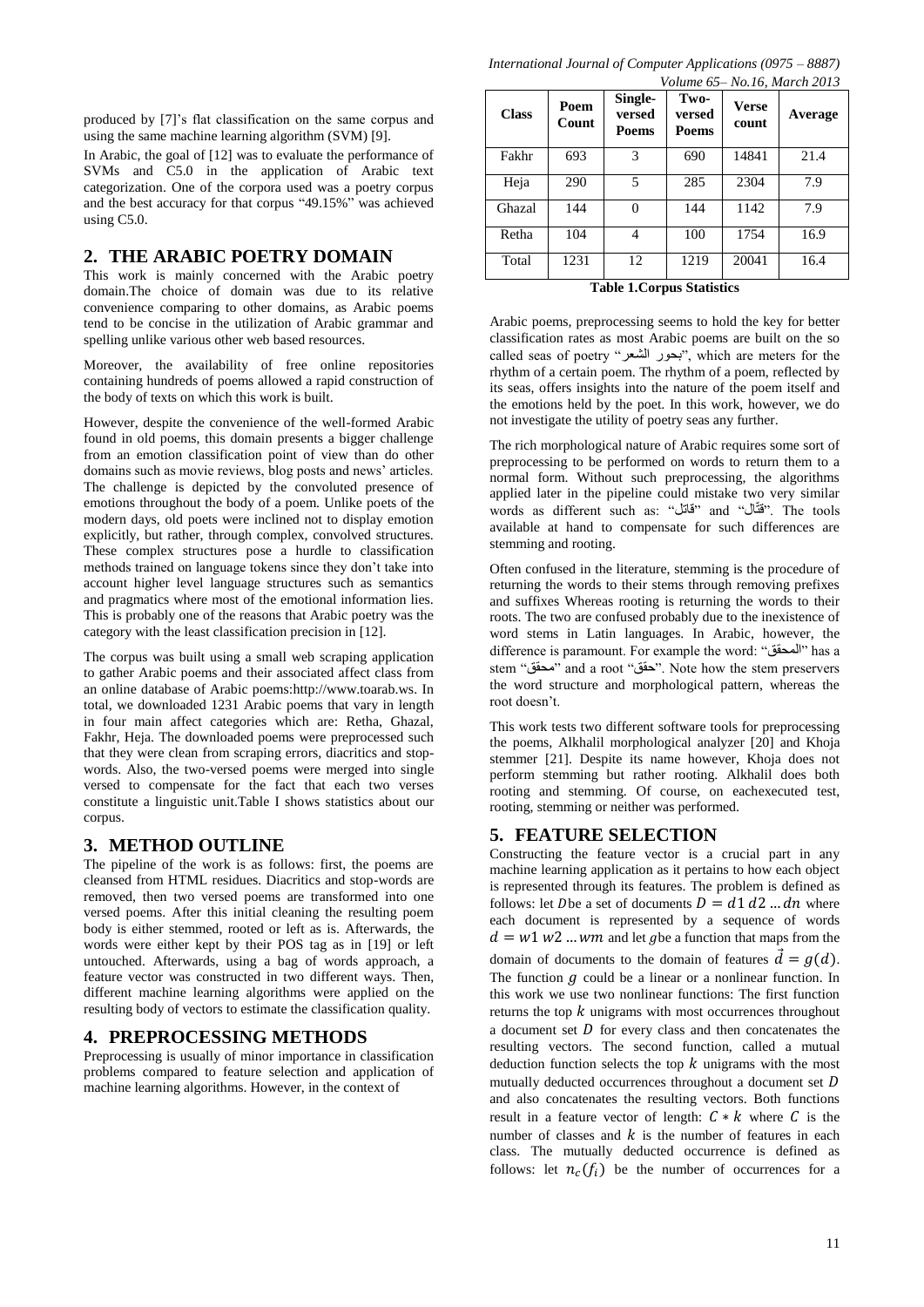potential feature  $f_i$  in class  $c$ , then the mutually deducted count for feature  $f_i$  in class c is as follows:

$$
dn_c(f_i) = n_c(f_i) - n_d(f_i), \text{ where } d \neq c
$$

Which means that the number of occurrences of feature  $f$  in class  $c$  is discounted from the number of the occurrences of the same feature in all other classes.

To construct the representation of a document  $D$  once the feature vector is formed, simply iterate over the feature set and place a Boolean flag when a feature is found. The Boolean vector model was chosen due to its outperformance to the count model in the closely related problem of sentiment analysis [22].

#### **6. MACHINE LEARNING METHODS**

This work aims to test if the problem of emotion classification in Arabic is susceptible to the tools used for text categorization and emotion classification in English.

Four algorithms are tested: Naïve Bayes, Support Vector Machines, Hyperpipes and Voting Feature Intervals. To utilize these algorithms the standard bag of words approach is used on the features  $\{f1, f2, ..., fn\}$  that result from the previous step.

#### **6.1 Naïve Bayes**

The theory behind the Naïve Bayes algorithm relies on assigning a class to a document according to the following equation:

 $c^* = argmax_c P(c|d)$  (1)

Where  $c^*$  is the assigned class, c is class and d is a document.

 $c^* = argmax_c P(d|c) * \frac{P}{R}$  $\frac{1}{P(d)}(2)$ 

And since  $P(d)$  plays no role, the equation becomes:

 $c^* = argmax_c P(d|c) * P(c)(3)$ 

The Naïve Bayes algorithm then makes the assumption that each feature is conditionally independent of other features given a document resulting in the following equation:

 $c^* = argmax_c \prod_{i=1}^{n} P(f_i|c) * P(c)$ (4)

Despite the fact that the assumption made by the Naïve Bayes algorithm does not generally hold, the algorithm performs well in practice [23]. It also has been utilized successfully in the closely related English Movie Review sentiment classification works, as in [22] and [19].

## **6.2 Support Vector Machines**

A support vector machine (SVM) is a non-probabilistic linear classifier. Unlike Naïve Bayes, SVMs take a geometric optimization approach to the classification problem, seeking to construct a hyperplane or a set of hyperplanes in a high dimensional space. The algorithm relies on the intuition that the generalization error is minimized by maximizing the geometric distance between the separating set of hyperplanes and the closest training data point. This formulation gives SVMs some neat properties such as their immunity to local minima (as compared to Neural Networks).

SVMs are also universal learners, that is, by using an appropriate kernel, SVMs can be extended beyond linear classification to learn polynomial classifiers. There are several reasons for experimenting with SVMs for the task at hand. Primarily, [24] lists four main points on why SVMs would work for a text categorization problem: high dimensional input space, few irrelevant features, sparseness of document vectors and the susceptibility of text categorization problems to linear separation.

Experimental results on SVMs for text categorization show significant improvements over other classifiers. The work in [22] attributes the highest classification accuracy to SVMs (compared with Naïve Bayes and Maximum Entropy). In [25] also, Yang and Liu, rank SVMs as the best classification algorithm compared to k-nearest neighbor, Linear Least Squares Fit, Naïve Bayes and Neural Networks. SVMs were also shown to perform well in previous studies on mood classification [9].

# **6.3 Voting Feature Intervals**

Voting Feature Intervals (VFI) is a non-incremental learning algorithm. Proposed initially by Demir**ö**z and Güvenir[26], VFI is far underutilized in the literature as compared to Naïve Bayes and SVMs. (Microsoft Academic Search returns a mere 19 publications for "Voting Feature Intervals" as compared with 1515 for Naïve Bayes and 24,255 for "Support Vector Machines")

VFI is similar to Naïve Bayes in that they both consider each feature separately. In VFI, each class is represented by a set of feature intervals on each feature dimension separately. Features participate in the classification by "voting", that is, each feature disperses real-valued votes among classes. The class receiving the highest number of votes is the assigned class of the document.

VFI has been shown to outperform Naïve Bayes and Classification by Feature Partition (CFP) both in speed and accuracy for most data sets in [26].

# **6.4 Hyperpipes**

Hyperpipes [27] is a simple, fast classification algorithm. Similar to VFI, the algorithm relies on value intervals. However, in Hyperpipes the feature intervals are constructed for each class, as opposed to VFI where intervals are class independent. Classification using Hyperpipes is done by selecting the class with the most matching intervals.

# **7. EVALUATION**

This work experiments with various preprocessing methods, feature selection methods and machine learning algorithms. It also experiments with several software tools to perform the tasks mentioned earlier. Different tools were utilized and tested for the preprocessing task. Alkhalil was used for stemming and rooting, Khoja for rooting, Stanford POS tagger [28] and Alkhalil to extract words by their tags and WEKA [29] to apply the machine learning algorithms. All experiments were performed on a collection of 416 poems, each 104 of which belonged to the same class.

Counter-intuitively, intricate preprocessing methods such as stemming and rooting did not increase classification accuracy. Quite the contrary, stemming decreased the accuracy slightly and rooting decreased it significantly. We attribute this decrease in accuracy to the relative inaccuracy of the stemmers and rooters used. The errors could also be attributed to the very nature of the Arabic language, as the semantic information in Arabic words lie not only in their roots, but also in the pattern the word assumes.

Extracting words by their POS tags did not increase classification accuracy as in [19]. Different algorithms were applied on nouns extracted via the Stanford POS tagger, verbs extracted via Stanford POS and verbs extracted via Alkhalil morphological analyzer. This is partially attributed to the nature of Arabic where adjectives are underutilized comparing to English. Also, the inaccuracy of the tools at hand could have played a role in this outcome.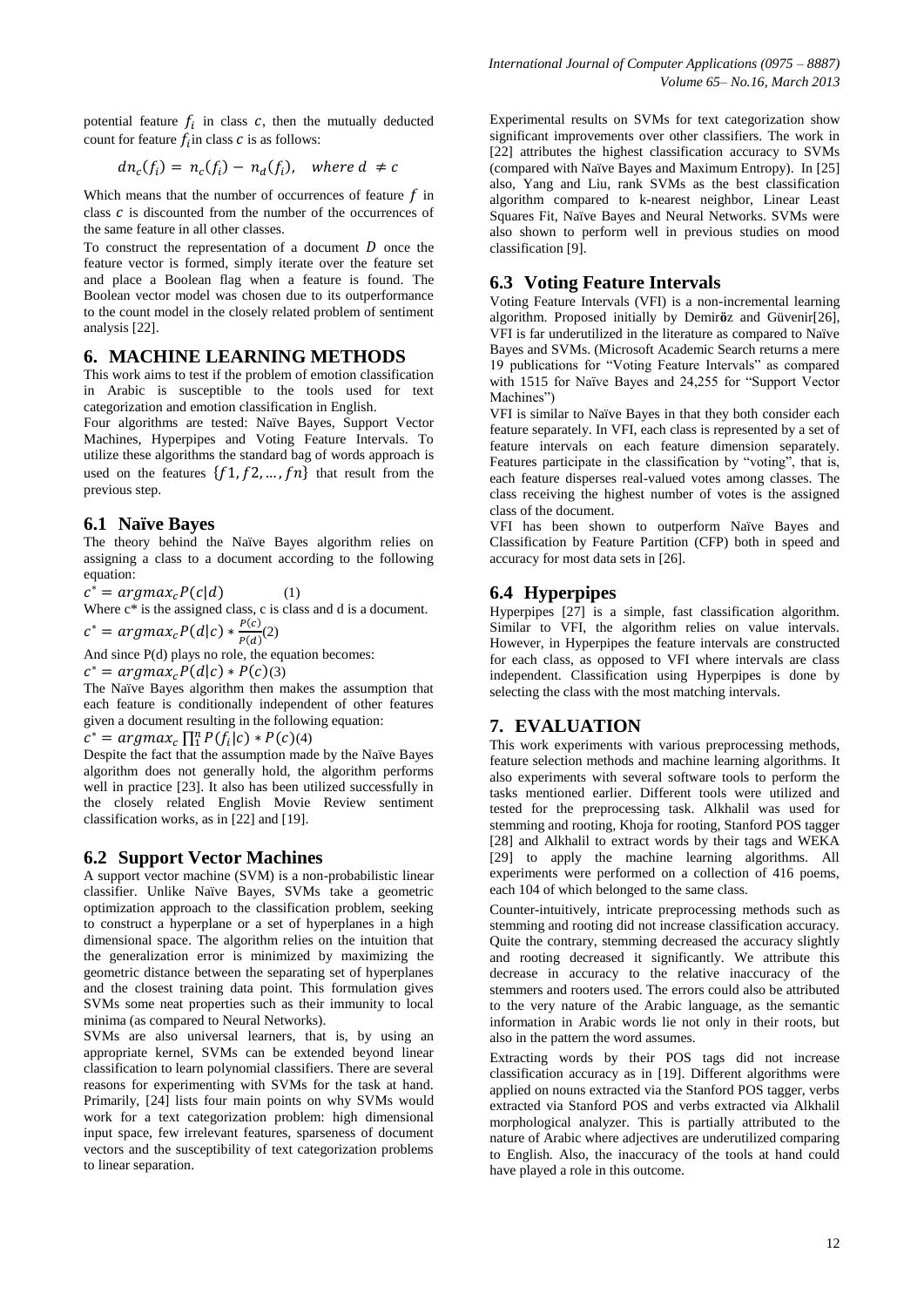As to feature selection, the mutual deduction method outperformed occurrence-count based selection. The length of the feature vector was parameterized from 400 to 2000 in steps of size 400.

Two SVM libraries were tested, LibLinear[30] and LibSVM[31] and LibLinear outperformed LibSVM significantly in all tests.

To test the results, standard 10 fold cross-validation with the standard precision, recall and F-measure measures from the Information Retrieval literature. Table II and (5), (6) and (7) define those measures. Multi-class precision-recall are calculated by calculating the precision and recall measures for each individual class then averaging over all four classes.

Both the LibSVM and the LibLinear SVM classifiers use four one-vs-all classifiers in order to extend classification to multiclass classification.

**Table 2.Definition of testing terms**

|                        | <b>Actual Class</b> |                     |  |  |
|------------------------|---------------------|---------------------|--|--|
| <b>Predicted Class</b> | tp (true positive)  | fp (false positive) |  |  |
|                        | fn (false negative) | th (true negative)  |  |  |

$$
precision = \frac{tp}{tp + fp} \quad (5) \qquad \qquad recall = \frac{tp}{tp + fn} \quad (6)
$$

$$
F-measure = 2 * precision * \frac{recall}{precision + recall}(7)
$$

As obvious from Table IV, the highest precision of 79% was achieved with feature vectors of length 800 and 2000 using the Hyperpipes algorithm. However, the highest F-measure, reaching up to 73% was achieved with a feature vector of length 2000 using VFI and both results where on nonstemmed, non-rooted, mutually deducted unigrams. This result however, cannot be accurately compared with the results in [12] due to the difference in training data and the unavailability of more comprehensive results, since only precision is listed in [12], as opposed to precision and recall.

An increase in both precision and recall is observed as the feature vector increases in size. This is similar to the result found in [22].

In terms of precision, the algorithms ranked as follows: Hyperpipes  $> VFI > Naïve$  Bayes  $>$  SVM.

Not all the results were listed due to size constraints. All the following results are for non-stemmed, non-rooted mutually deducted features.

| Table 3. Results for classification using VFI on non- |  |  |
|-------------------------------------------------------|--|--|
| stemmed, non-rooted mutually deducted data            |  |  |

| <b>Voting Feature Intervals</b> |           |        |           |  |  |
|---------------------------------|-----------|--------|-----------|--|--|
| number of unigrams              | precision | recall | F-measure |  |  |
| 400                             | 0.675     | 0.642  | 0.64      |  |  |
| 800                             | 0.719     | 0.695  | 0.692     |  |  |
| 1200                            | 0.75      | 0.730  | 0.730     |  |  |
| 1600                            | 0.742     | 0.724  | 0.726     |  |  |
| 2000                            | 0.743     | 0.733  | 0.735     |  |  |

| Table 4. Results for classification using hp on non- |
|------------------------------------------------------|
| stemmed, non-rooted mutually deducted data           |

| <b>HyperPipes</b>  |           |        |                  |  |  |
|--------------------|-----------|--------|------------------|--|--|
| number of unigrams | precision | recall | <b>F-measure</b> |  |  |
| 400                | 0.749     | 0.45   | 0.419            |  |  |
| 800                | 0.792     | 0.582  | 0.594            |  |  |
| 1200               | 0.789     | 0.625  | 0.636            |  |  |
| 1600               | 0.783     | 0.642  | 0.651            |  |  |
| 2000               | 0.791     | 0.654  | 0.659            |  |  |

**Table 5.Results for classification using Naïve Bayes on non-stemmed, non-rooted mutually deducted data**

| <b>Naïve Baves</b> |           |        |                  |  |  |
|--------------------|-----------|--------|------------------|--|--|
| number of unigrams | precision | recall | <b>F-measure</b> |  |  |
| 400                | 0.637     | 0.591  | 0.591            |  |  |
| 800                | 0.71      | 0.651  | 0.651            |  |  |
| 1200               | 0.732     | 0.663  | 0.662            |  |  |
| 1600               | 0.73      | 0.647  | 0.649            |  |  |
| 2000               | 0.736     | 0.659  | 0.661            |  |  |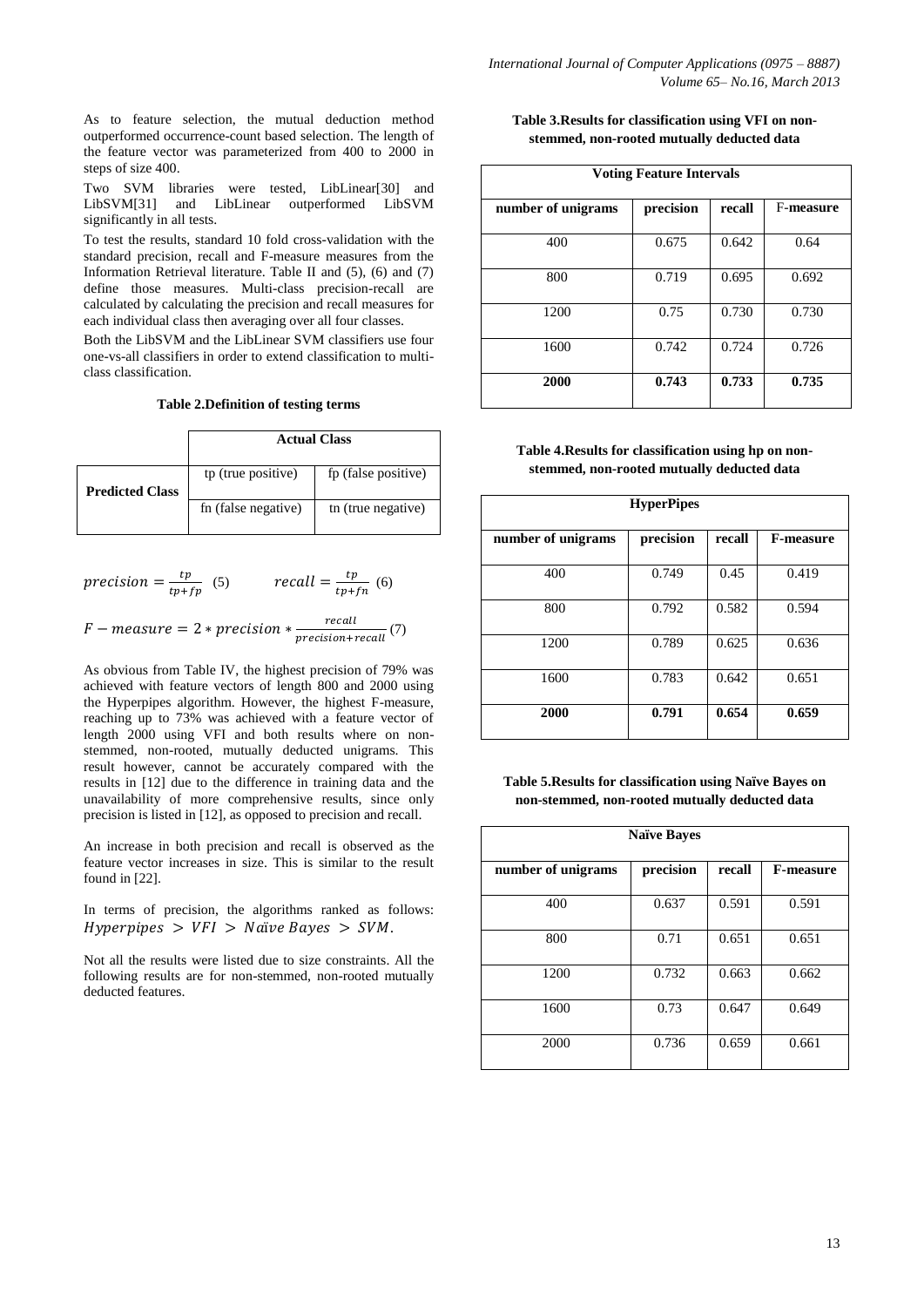**Table 6.Results for classification using Liblinear (SVM) on non-stemmed, non-rooted mutually deducted data**

| LibLinear (SVM)    |           |        |                  |  |  |
|--------------------|-----------|--------|------------------|--|--|
| number of unigrams | precision | recall | <b>F-measure</b> |  |  |
| 400                | 0.564     | 0.567  | 0.564            |  |  |
| 800                | 0.593     | 0.594  | 0.592            |  |  |
| 1200               | 0.566     | 0.56   | 0.567            |  |  |
| 1600               | 0.571     | 0.575  | 0.572            |  |  |
| 2000               | 0.585     | 0.589  | 0.585            |  |  |

| Table 7. Results for classification using Libsym on non- |
|----------------------------------------------------------|
| stemmed, non-rooted mutually deducted data               |

| <b>LibSVM</b>      |           |        |                  |  |  |
|--------------------|-----------|--------|------------------|--|--|
| number of unigrams | precision | recall | <b>F-measure</b> |  |  |
| 400                | 0.519     | 0.303  | 0.261            |  |  |
| 800                | 0.536     | 0.308  | 0.258            |  |  |
| 1200               | 0.528     | 0.305  | 0.263            |  |  |
| 1600               | 0.536     | 0.308  | 0.258            |  |  |
| 2000               | 0.527     | 0.305  | 0.251            |  |  |

## **8. CONCLUSIONS**

This paper tested the susceptibility of Arabic poetry to emotion classification. The problem was treated as a text categorization problem, classifying poems into four classes: Retha, Ghazal, Heja and Fakhr. Various preprocessing methods we tested, feature selection methods and machine learning algorithms. Finally, four main machine learning algorithms are compared: Naïve Bayes, SVMs, VFI and Hyperpipes. The best precision achieved was 79% using Hyperpipes with non-stemmed, non-rooted, mutually deducted feature vectors containing 2000 features.

## **9. ACKNOWLEDGEMENT**

We would like to thank JadDarrous who implemented the screen scraper to get the poems.

## **10. REFRENCES**

[1] C.I. Nass, J.S. Stener, E. Tanber, "Computers are social actors," in Proc. of the SIGCHI conference on Human factors in computing systems: celebrating interdependence, Boston, MA, April, 1994, pp. 72-78.

- [2] J. Bates. (1997, July). The Role of Emotion in Believable Agents. Communications of the ACM [online]. 37(7), pp. 122-125. Available: [http://dl.acm.org/citation.cfm?id=176803.](http://dl.acm.org/citation.cfm?id=176803)
- [3] R. W. Picard, Affective Computing, Cambridge, MA: MIT Press, 1997.
- [4] T. S. Polzin, A. Waibel, "Emotion-Sensitive Human-Computer Interfaces," presented at the ISCA Workshop on Speech and Emotion, Northern Ireland, 2000.
- [5] R. Fernandez, "A Computational Model for the Automatic Recognition of Affect in Speech," Ph.D. thesis, MIT Media Arts and Science, MIT, Cambridge, MA, 2004.
- [6] J. Riseberg, J. Klein, R. Fernandez, R.W. Picard, "Frustrating the User on Purpose: Using Biosignals in a Pilot Study to Detect the User's Emotional State," CHI latebreaking, March 1998.
- [7] G. Mishne, "Experiments with Mood Classification in Blog Posts," in Proc. of the 1st Workshop on Stylistic Analysis of Text for Information Access, Salvador, Bahia, Brazil, 2005.
- [8] L. Holzman, W. Pottenger, "Classification of emotions in internet chat: An application of machine learning using speech phonemes," Comp. Sc. Eng., Lehigh Uni., Jackson, NJ, LU-CSE-03-002, 2003.
- [9] [F. Keshtkar,](http://www.site.uottawa.ca/~akeshtka) [D. Inkpen.](http://www.site.uottawa.ca/~diana) "Using Sentiment Orientation Features for Mood Classification in Blog Corpus," IEEE International Conference on Natural Language Processing and Knowledge Eng., Dalian, China, Sep., 2009.
- [10] H. Liu, H. Lieberman, T. Selker, "A Model of Textual Affect Sensing using Real-World Knowledge," in Proc. of the Seventh International Conference on Intelligent User Interfaces, Miami Beach, Florida, 2003 , pp. 125-132.
- [11] A. C. Boucouvalas, X. Zhe, "Real Time Text-To-Emotion Engine for Expressive Internet Communications," presented at 8th International Symposium on Communication Systems, Networks & Digital Signal Processing, Poznań , Poland, 2002.
- [12] S. Al-Harbi, A. Almuhareb, A. Al-Thubaity, M. S. Khorsheed, A. Al-Rajeh, "Automatic Arabic Text Classification," presented at the 9th International Conference on the Statistical Analysis of Textual Data, Lyon, France, 2008.
- [13] A. Abbasi, H. Chen, A. Salem. (June, 2008). Sentiment analysis in multiple languages: Feature selection for opinion classification in web forums. [online]. ACM Trans. Inf. Syst. 26(3). Available: http://dl.acm.org/citation.cfm?id=1361685&dl=ACM&coll =DL&CFID=84879471&CFTOKEN=15130439.
- [14] [M. A. Mageed,](http://www.informatik.uni-trier.de/~ley/db/indices/a-tree/a/Abdul=Mageed:Muhammad.html) M. T. Diab, [M. Korayem,](http://www.informatik.uni-trier.de/~ley/db/indices/a-tree/k/Korayem:Mohammed.html) "Subjectivity and Sentiment Analysis of Modern Standard Arabic," presented at the 49th Annual Meeting on Association for Computational Linguistics. Portland, Oregon, USA, June, 2011.